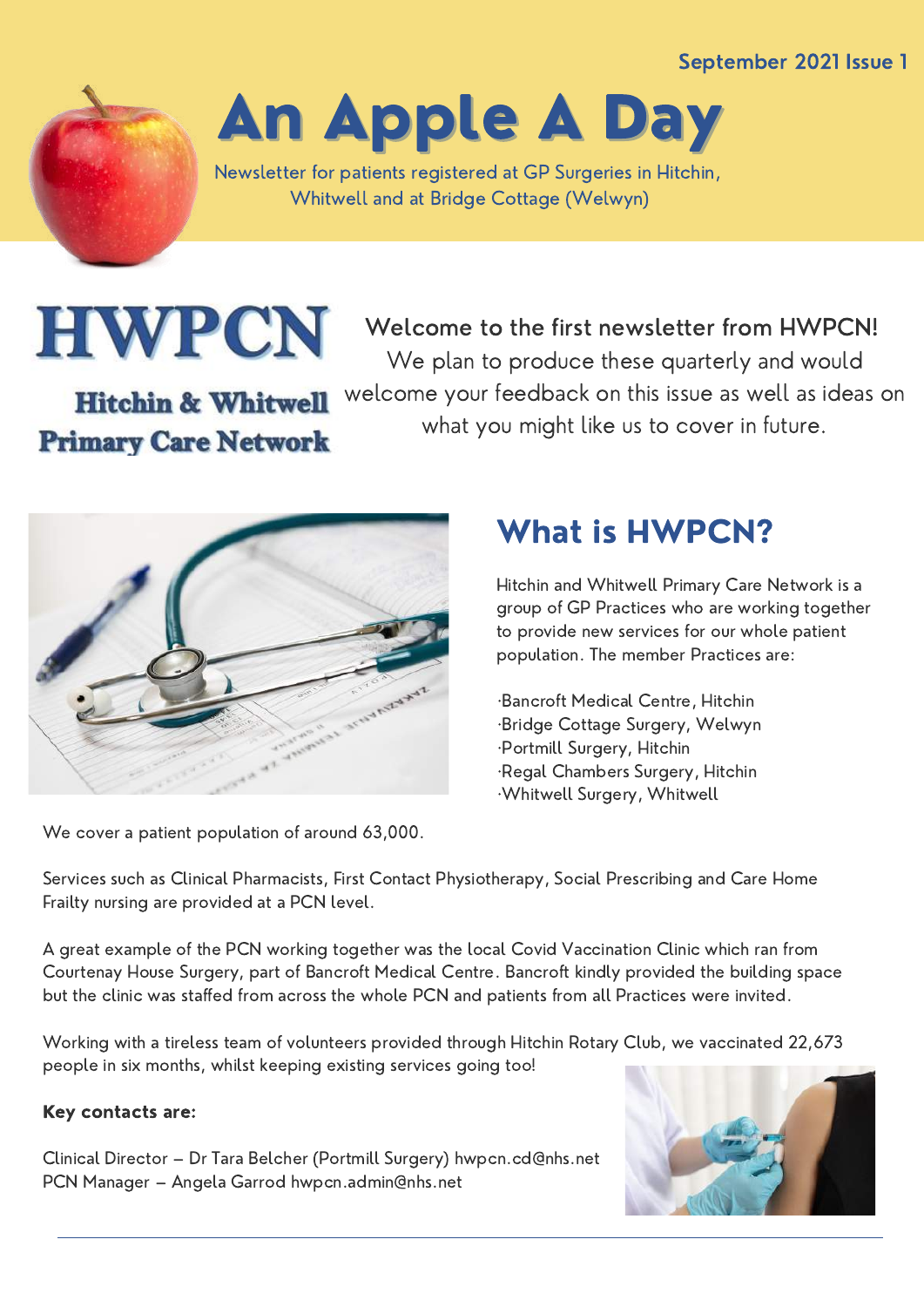## Social Prescribing

You may have heard of HertsHelp, a service which provides support with non-medical issues such as housing, befriending and financial concerns.

HPWCN has two social prescribers – "HertsHelp on legs" - called Tracy Haygarth and Natalie Kelly. In this issue we have interviewed Natalie to get to know her and what she does for patients...

### "No-one needs to feel alone"

#### Who are you?

My name is Natalie Kelly and I am the Social Prescribing GP Link Worker for the PCN. I am someone who has a passion for working with people and a keen interest in mental health and the effects our relationships and environment can have on our physical and mental health.

#### How did you get here?

I started work as a carer. I really loved the work. Over time, my career moved me first towards office management and then to community engagement within a construction company. I could never ignore the passion I had for wanting to help people so the community engagement aspect of this job and working with people who were struggling motivated me into seeking work that served people more.



My heart is with people and service, so this job is perfect and like a dream come true. When I saw the post advertised, I knew it was what I wanted to do. My work is more than a job - it is central to me as a person. I am passionate about preventing loneliness because of the impact it can have on mental health, and volunteer for the charity ReachOut (www.reachoutuk.org).

I have been in post for about two months, but the role of Social Prescribing GP Link Worker has been around for about two years and there are also Community Navigators that do similar work too.

#### What does A Social Prescribing GP Link Worker Actually do?

We help patients with non-clinical community services, so anything in their lives that can't be prescribed in a bottle or helped with a pill. So, we can help those who are socially isolated and put them in touch with local groups, or help them with finding debt advice, housing advice, carer support, benefit entitlement or applying for blue badges. A social prescriber provides a listening ear and can be a main point of contact for all the organisations out there and be a support for patients in finding their way through problems.

I do not have a ready-made solution to each patient's problems, but I am here to listen and support them. There is nothing they cannot talk about and we are there to give them time and space to identify what they need – no matter how big or how small their problems. No one needs to feel alone. Anyone in a surgery can make referrals so patients can ask for support that way or they can contact HertsHelp directly (0300 123 4044) and they will make the referral to a Community Navigator or one of the Link workers.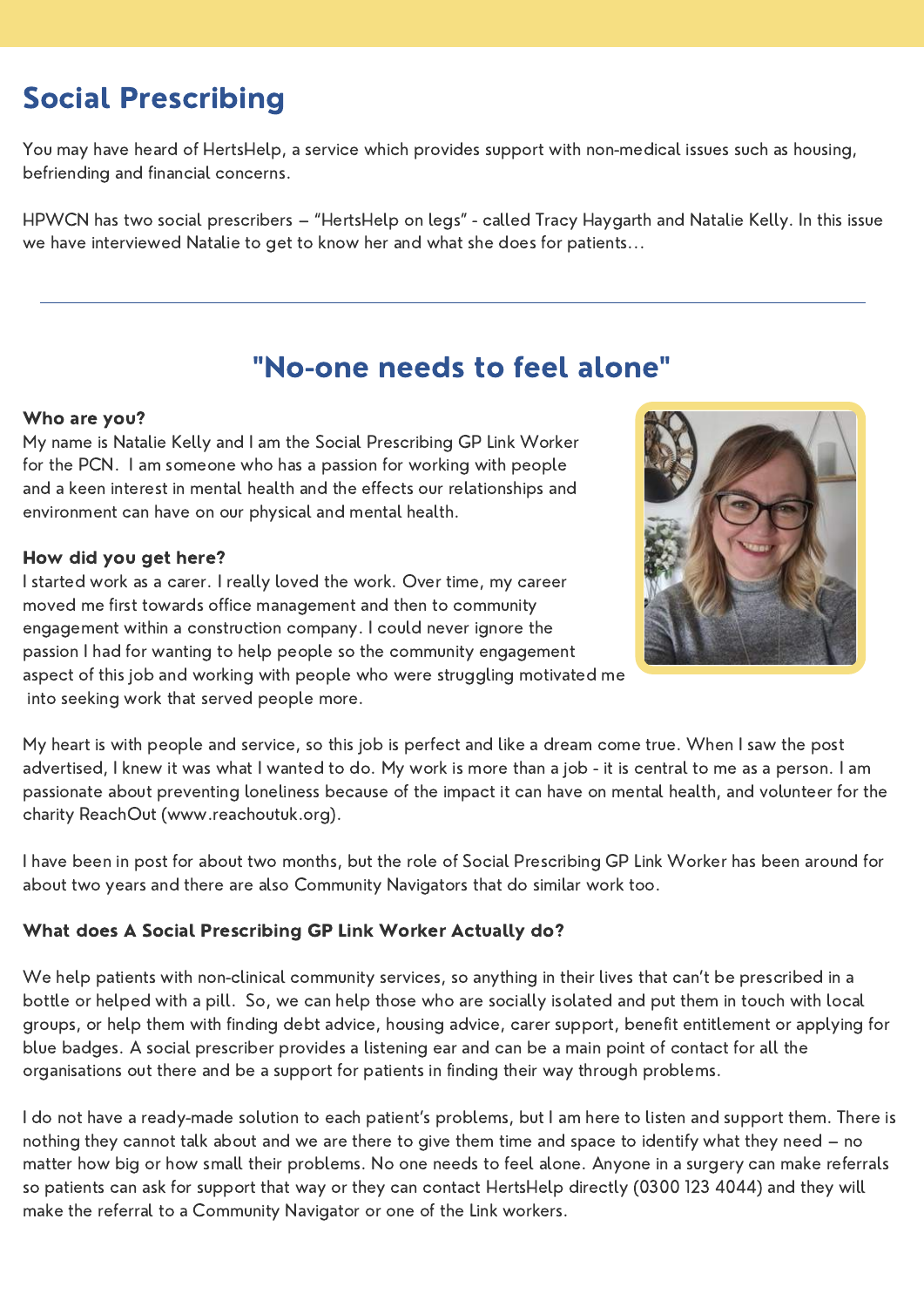#### The best part of your job so far?

It is connecting with patients and being able to offer time for people to talk and supporting them to identify what is troubling them and what might help them recover. I have been so inspired by so many patients already and their determination to improve their life despite their struggles. It is so rewarding and an honour to help them move forward.

Then there is the great team. It is fantastic to work with colleagues in both HertsHelp and the PCN where everyone has the same values and the drive to help people. And, finally, finding out about all the great organisations that offer so much in the community – both large and small.

#### Is there a highlight you would like to share?

Well, there have already been lots of amazingly positive experiences, but I can think of someone who had been a carer for a long time and had lost themselves in the process. With support, they were able to rediscover a hobby and are now meeting others who have similar interests two or three times a week. It has transformed them.

Contact Herts Help via:

Website: [www.hertshelp.net](http://www.hertshelp.net/) Telephone: 0300 123 4044 Email: info@hertshelp.net



### Phone lines and booking appointments



Please be aware that appointments are time-limited and booked at intervals which are considered safe to manage ONE PROBLEM thoroughly. If you have more than one issue to discuss, you may be asked to make another appointment.

Practices do not have access to the hospital appointment system. You can contact the Lister on 01438 264444 for queries about appointments. Please contact your specialist's team directly for results of any tests ordered by them.

Most Practices are offering eConsultation, a great way to access non-urgent written advice about medical problems. Please be mindful that each eConsultation takes time for staff to read and reply to and consequentially there may be fewer telephone and face to face appointments.

*<u><i><u> CONTRACTORY CARDINAL CARDINAL CARDINAL CARDINAL CARDINAL CARDINAL CARDINAL CARDINAL CARDINAL CARDINAL CARDINAL CARDINAL CARDINAL CARDINAL CARDINAL CARDINAL CARDINAL CARDINAL CARDINAL CARDINAL CARDINAL CARDINAL CARDIN*</u></u>